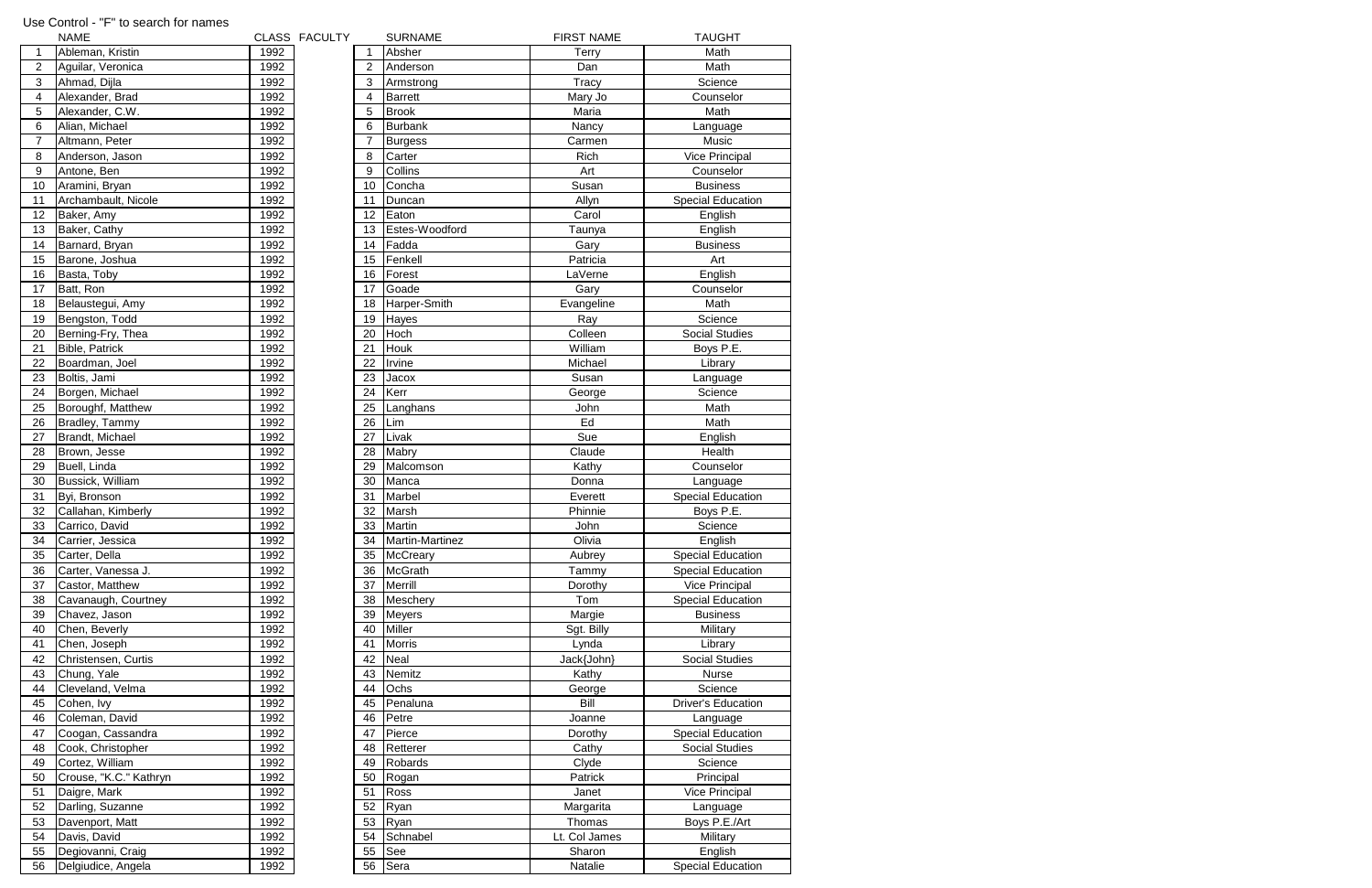| 57  | Delossantos, Melanie               | 1992 | 57 | Slagle        | Mike      | Science               |
|-----|------------------------------------|------|----|---------------|-----------|-----------------------|
| 58  | Dicenso, Marla M.                  | 1992 | 58 | Soich         | Stephen   | Music                 |
| 59  | Dickson, Mark                      | 1992 | 59 | Sullivan      | Charlene  | English               |
| 60  | Dixon, William                     | 1992 | 60 | Taylor        | Bill      | Math                  |
| 61  | Dreher, Jennifer                   | 1992 | 61 | Tripp         | Carol     | English               |
| 62  | Duffy, Keely                       | 1992 | 62 | <b>Turney</b> | Stephen   | Counselor             |
| 63  | Earl, Kira                         | 1992 | 63 | <b>Utter</b>  | Ann-Marie | English               |
| 64  | Edmiston, Heather                  | 1992 | 64 | Vasconcelos   | Judy      | English               |
| 65  | Faber, Rob                         | 1992 | 65 | Walton        | Linda     | Special Education     |
| 66  | Feiertag, David                    | 1992 | 66 | Weldon        | Connie    | <b>Home Economics</b> |
| 67  | Fleekop, Sandra                    | 1992 | 67 | Whitely       | Barbara   | English               |
| 68  | Flowers, Dan                       | 1992 | 68 | Wiseman       | Christine | Language              |
| 69  | Ford, Matt                         | 1992 | 69 | Woodward      | George    | Math                  |
| 70  | Ford, Tyler                        | 1992 | 70 | Worthen       | William   | Science               |
| 71  | Fortna, Victoria                   | 1992 | 71 | Wycoff        | Mary      | <b>Social Studies</b> |
| 72  | Foster, Allison                    | 1992 | 72 | Zucco         | Lewis     | <b>Business</b>       |
| 73. | $F_{\alpha}$ T <sub>2m</sub> $\mu$ | 1002 |    |               |           |                       |

| 57  | Delossantos, Melanie           | 1992         |
|-----|--------------------------------|--------------|
| 58  | Dicenso, Marla M.              | 1992         |
| 59  | Dickson, Mark                  | 1992         |
| 60  | Dixon, William                 | 1992         |
| 61  | Dreher, Jennifer               | 1992         |
| 62  | Duffy, Keely                   | 1992         |
| 63  | Earl, Kira                     | 1992         |
| 64  | Edmiston, Heather              | 1992         |
| 65  | Faber, Rob                     | 1992         |
| 66  | Feiertag, David                | 1992         |
| 67  | Fleekop, Sandra                | 1992         |
| 68  | Flowers, Dan                   | 1992         |
| 69  | Ford, Matt                     | 1992         |
| 70  | Ford, Tyler                    | 1992         |
| 71  | Fortna, Victoria               | 1992         |
| 72  | Foster, Allison                | 1992         |
| 73  | Fox, Tarn L.                   | 1992         |
| 74  | Foy, Chris                     | 1992         |
| 75  | Frasca, Vince                  | 1992         |
| 76  | Fudio, Salavador               | 1992         |
| 77  | Fuhrmann-Wilford, Catrina      | 1992         |
| 78  | Fulkerson, Robert              | 1992         |
| 79  | Gatlin, Douglas                | 1992         |
| 80  | Ghiggeri, Kristin              | 1992         |
| 81  | Gilman, Katie                  | 1992         |
| 82  | Glenn, Daniel                  | 1992         |
| 83  | Glover, "Jeffie" Jennifer C.   | 1992         |
| 84  | Grady, Michael                 | 1992         |
| 85  | Granata, Monica                | 1992         |
| 86  | Grant, Jeff                    | 1992         |
| 87  | Green, Jarrid                  | 1992         |
| 88  | Grefrath, Jason                | 1992         |
| 89  | Gronert, Shelley               | 1992         |
| 90  | Haas, Sarah                    |              |
| 91  |                                | 1992         |
| 92  | Harding, Kelli<br>Harker, Tami | 1992<br>1992 |
|     |                                |              |
| 93  | Hatjakes, Mark                 | 1992         |
| 94  | Hatton, Nicole                 | 1992         |
| 95  | Hayes, Clint                   | 1992         |
| 96  | Heinrich, Jay                  | 1992         |
| 97  | Henline, Amber                 | 1992         |
| 98  | Hernandez, Mary                | 1992         |
| 99  | Herring, Kimberly              | 1992         |
| 100 | Hettinger, Claire              | 1992         |
| 101 | Heward, Sarah                  | 1992         |
| 102 | Hicks, Chris                   | 1992         |
| 103 | Hoadley, Wendy                 | 1992         |
| 104 | Horn, Jana                     | 1992         |
| 105 | Hornbuckle, Michelle           | 1992         |
| 106 | Horning, Jess                  | 1992         |
| 107 | Houts, Julie                   | 1992         |
| 108 | Jenkins, Matt                  | 1992         |
| 109 | Jensen, Brian                  | 1992         |
| 110 | Jensen, Robert                 | 1992         |
| 111 | Johnson, Maya                  | 1992         |
| 112 | Johnson, Michelle              | 1992         |
| 113 | Johnson, Shawna                | 1992         |
| 114 | Jones, Geri                    | 1992         |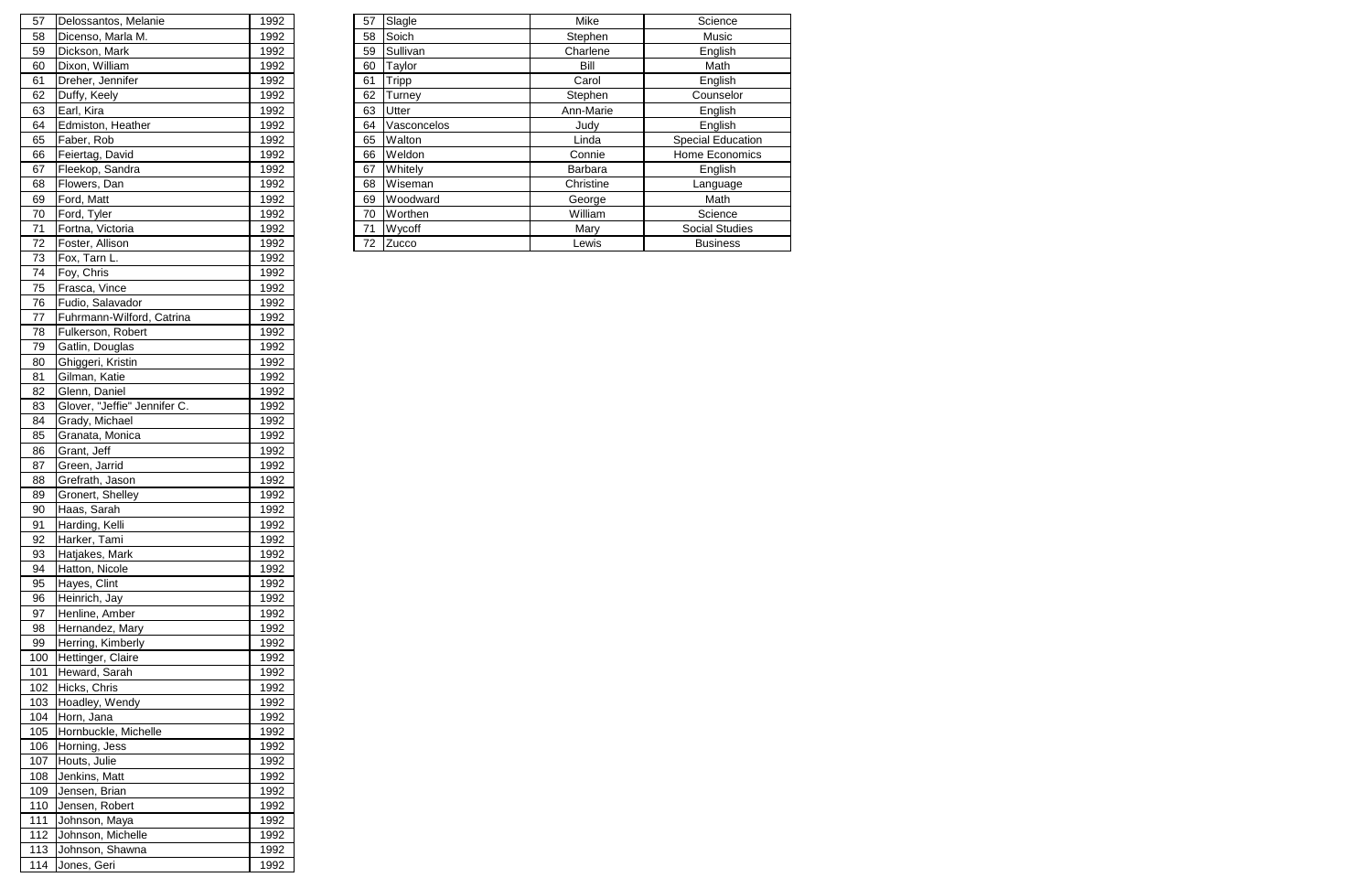| 115        | Jordan, Ann              | 1992        |
|------------|--------------------------|-------------|
| 116        | Kaufman, Chad            | 1992        |
| 117        | Kelley, Patrick          | 1992        |
| 118        | Key, Kevin               | 1992        |
| 119        | Killian, Fred            | 1992        |
| 120        | Kincannon, Kari          | 1992        |
| 121        | Koch, Bradley            | 1992        |
| 122        | Koll, Monica             | 1992        |
| 123        | Kozar, Dan               | 1992        |
| 124        | Krasnokutsky, Dennis     | 1992        |
| 125        | Lamb, Julie              | 1992        |
| 126        | Lara, Rosendo            | 1992        |
| 127        | Levy, Alan               | 1992        |
| 128        | Lewis, Amy               | 1992        |
| 129        | Licko, William           | 1992        |
| 130        | Limroth, Aimee           | 1992        |
| 131        | Lindeken, Lisa           | 1992        |
| 132        | Lombardi, P.J.           | 1992        |
| 133        | Lopez, Francisco         | 1992        |
| 134        | Loring, Todd             |             |
|            |                          | 1992        |
| 135        | Lurie, Jason             | 1992        |
| 136        | Mains, Tiffer            | 1992        |
| 137        | Martinez, Mary           | 1992        |
| 138        | Martini, Todd            | 1992        |
| 139        | Marz, Alexandra          | 1992        |
| 140        | McComas, Casey           | 1992        |
| 141        | McCord, Kelley           | 1992        |
| 142        | McCrohan, Stephen        | 1992        |
| 143        | McDonald, Ryan           | 1992        |
| 144        | McKenzie, Kira           | 1992        |
| 145        | McQuaid, Brian           | 1992        |
| 146        | Meeuwig, Mike            | 1992        |
| 147        | Melendez, Patricia       | 1992        |
| <u>148</u> | Menante, "J.P." Jon-Paul | <u>1992</u> |
| 149        | Miller, Traci            | 1992        |
| 150        | Millett, Jason           | 1992        |
| 151        | Moberg, Allyson          | 1992        |
| 152        | Moore, D.J.              | 1992        |
| 153        | Moschetti, Nicole        | 1992        |
| 154        | Murphy, Ryan             | 1992        |
| 155        | Nady, Ryan               | 1992        |
| 156        | Nakamoto, Michael        | 1992        |
| 157        | Nash, Monica             | 1992        |
| 158        | Neeser, Sean             | 1992        |
| 159        | Newlin, Cam              | 1992        |
| 160        | Newman, Brian            | 1992        |
| 161        | Nicholson, Randall       | 1992        |
| 162        | Nickerson, Galen         | 1992        |
| 163        | Nielson, Katrina         | 1992        |
| 164        | Nuesch, Caroline         | 1992        |
| 165        | O'Brien, Michael         | 1992        |
| 166        | Ochs, Erik               | 1992        |
| 167        | Oehlert, Michael         | 1992        |
| 168        | Ohlson, Sarah            | 1992        |
| 169        | Olivarez, John           | 1992        |
| 170        | Orth, Jami               | 1992        |
| 171        | Owen, Brian              | 1992        |
| 172        | Palmer, Jason            | 1992        |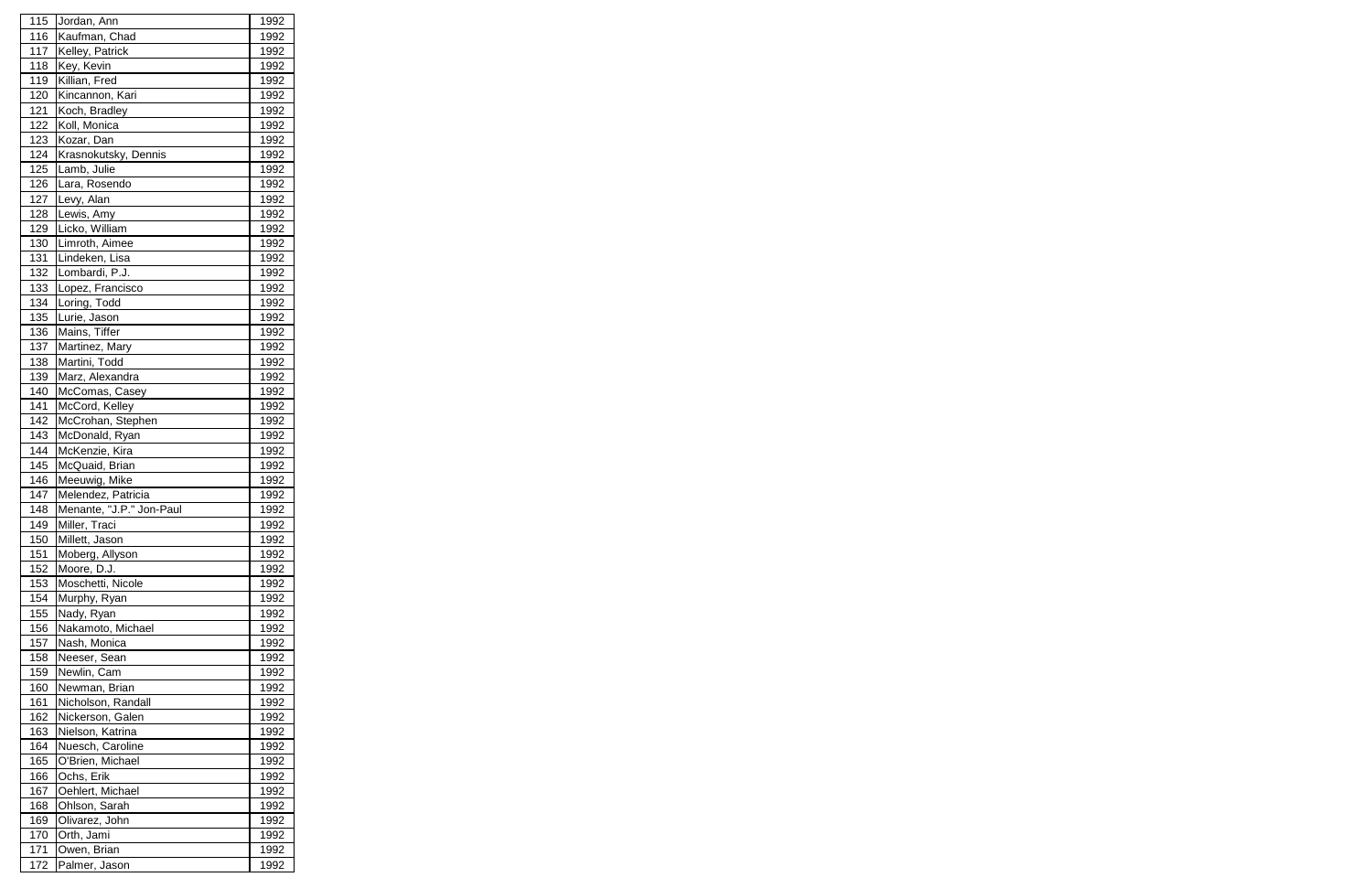| 173        | Papas, Effie Sam     | 1992        |
|------------|----------------------|-------------|
| 174        | Paschkowiak, Karina  | 1992        |
| 175        | Patel, Pinal         | 1992        |
| 176        | Peck, Sidney         | 1992        |
| 177        | Peek, Jeremiah       | 1992        |
| 178        | Pennell, Liz         | 1992        |
| 179        | Penrod, Traci L.     | 1992        |
| 180        | Perkins, Michael     | 1992        |
| 181        | Petronzi, Jason      | 1992        |
| 182        | Pike, Miles          | 1992        |
| 183        | Plowden, Marisa      | 1992        |
| 184        | Pooi, Masaley        | 1992        |
| 185        | Post, Lori           | 1992        |
| 186        | Pressler, Andrea     | 1992        |
| 187        | Querioz, Danubia     | 1992        |
| 188        | Raines, Bogdon       | 1992        |
| 189        | Ramirez, Sara        |             |
|            |                      | 1992        |
| 190        | Ramos, Debi          | 1992        |
| 191        | Reddy, Neena         | 1992        |
| 192        | Reno, John           | 1992        |
| 193        | Ribeiro, Nicole      | 1992        |
| 194        | Richter, Brock       | 1992        |
| 195        | Riffle, Rex          | 1992        |
| 196        | Robnett, Eric        | 1992        |
| 197        | Rolfe, Peter         | 1992        |
| 198        | Rosenthal, Shelley   | 1992        |
| 199        | Roulias, Leslie      | 1992        |
| 200        | Rowe, Coby           | 1992        |
| 201        | Rubenstein, Lainie   | 1992        |
| 202        | Ruffo, Kim           | 1992        |
| 203        | Salas, Gabriel       | 1992        |
| 204        | Salo, Christopher    | 1992        |
| 205        | Sara, Ann            | 1992        |
| <b>206</b> | Satterwhite, Julie   | <u>1992</u> |
| 207        | Schultz, Jennifer L. | 1992        |
| 208        | Seeliger, Dan        | 1992        |
| 209        | Semenza, Alison M.   | 1992        |
| 210        | Sewell, Kim          | 1992        |
| 211        | Sewell, Laura        | 1992        |
| 212        | Shane, Darren        | 1992        |
| 213        | Shibata, Tomoko      | 1992        |
| 214        | Shoenberger, Deacon  | 1992        |
| 215        | Sindelar, Eric       | 1992        |
| 216        | Skaggs, Matthew      | 1992        |
| 217        | Smith, Adam          | 1992        |
| 218        | Smith, Christopher   | 1992        |
| 219        | Smith, Cindy         | 1992        |
| 220        | Sprout, Shannon      | 1992        |
| 221        | Stender, Kenneth     | 1992        |
| 222        | Stevenson, Abbie     | 1992        |
| 223        | Stevenson, Selena    | 1992        |
|            | Stewart, Patricia    |             |
| 224        |                      | 1992        |
| 225        | Strand, Britt        | 1992        |
| 226        | Sutton, Jed          | 1992        |
| 227        | Swainston, George    | 1992        |
| 228        | Swan, Stephen        | 1992        |
| 229        | Swenke, Emily        | 1992        |
| 230        | Tang, Diana          | 1992        |